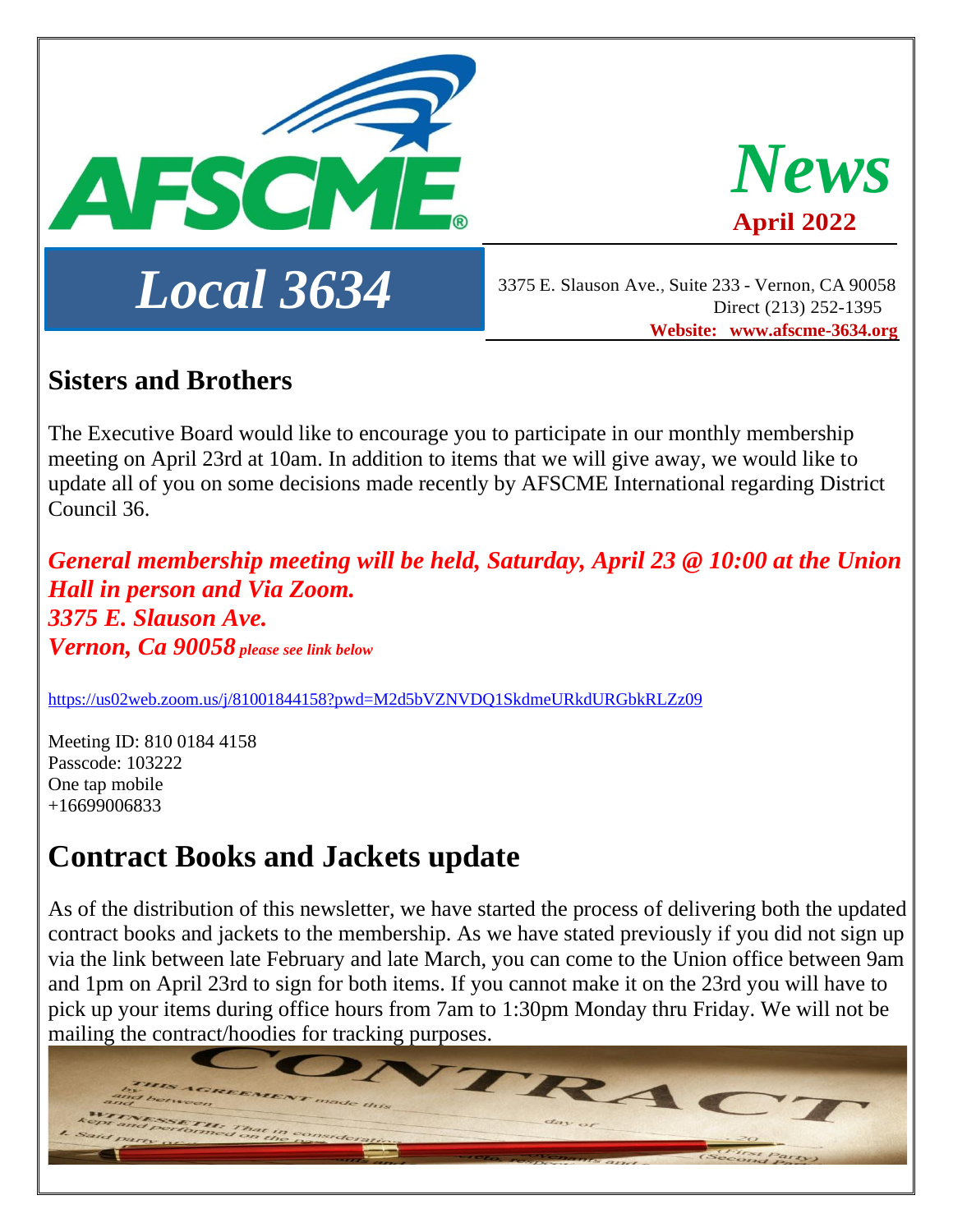# **TOS/RTOS**

The hoodie jackets being distributed are not all-weather jackets. Please read Article 35.3 if you need an all-weather jacket. If you miss the first year (newly hired) without asking for one, you will have to utilize your annual uniform allowance to purchase.

Please read your contract. This has been in effect since 2017

# *FAMILY FUN DAY, CLICK THE LINK BELOW*

<https://www.afscme36.org/afscme-local-3634-rsvp-form>



*AFSCME RSVP Required No Later Than Friday, May 20, 2022 Please see attachment*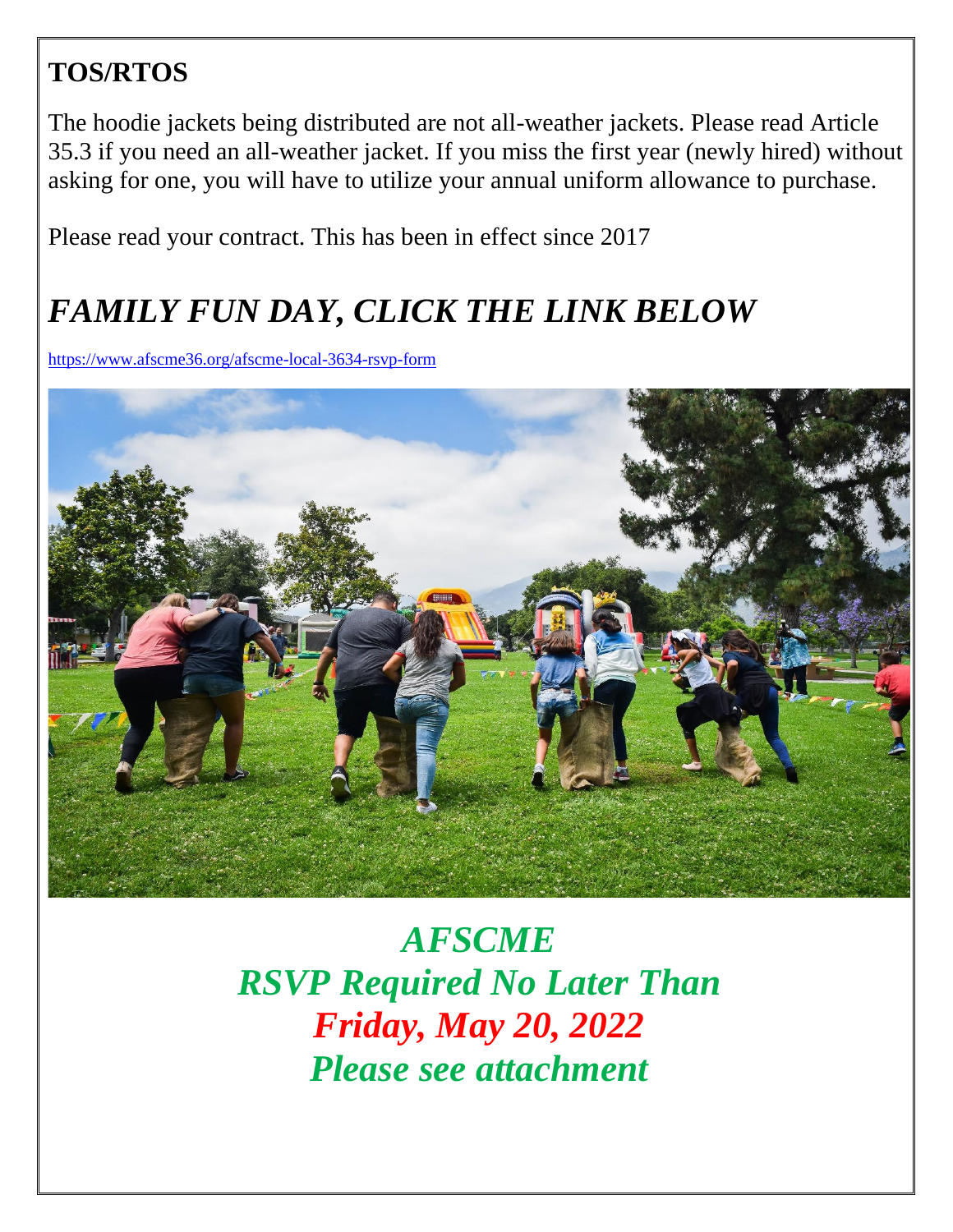# **VICTORY VICTORY VICTORY**

An Amazon fulfillment center in **Staten Island New York** voted to unionize with Amazon Labor Union (ALU). The war is won but the battle has just begun with the union now tasked with negotiating a contract for over 6,000 workers with Amazon who have worked aggressively to fight the union organizing like that in Alabama where the workers voted against the union in 2020. According to Bloomberg law it takes on average 409 days to ratify a new union contract.

Amazon's revenue for 2021 is over 460 billion dollars, so they can afford to pay workers a living wage. Amazon has over one hundred fulfillment centers nationwide and although the company pays on average \$18 an hour which is above minimum wage, the workers have a difficult task with the extremely physical demands of the job and workloads. Amazon has increased pay at some sites however it has caused dissension with workers by paying new workers more than current workers. When HR was queried about the difference in pay, workers were told your wage is based on your contract and hire date.

"Victory is always possible for the person who refuses to stop fighting". -Napoleon Hill

Veronica Gunn AFSCME Local 3634- Recording Secretary

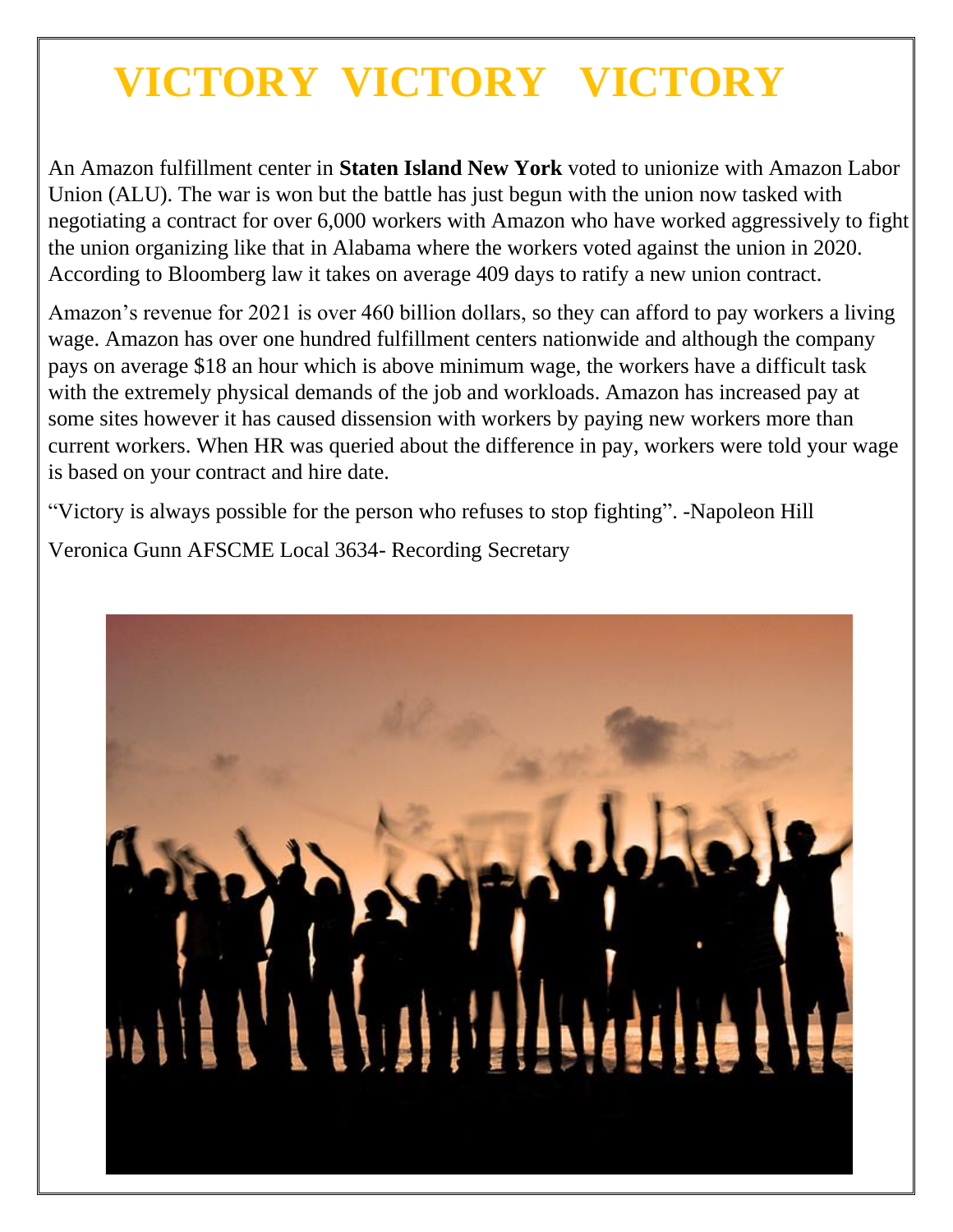# *AFSCME Local 3634 Political Corner*

**Los Angeles Mayoral Election Poll Shows Karen Bass, Rick Caruso Nearly Tied**

**Why is this election important to our local? Metro has a long-lasting relationship with the Mayor of Los Angeles; this candidate will play an integral part in our day-to-day operations and will be a member of the Metro board of directors.** 

**Our mission as a labor organization is to collaborate with our elected leaders, finding solutions to critical issues that impact our membership as well as our community. Having a voice at the decision table places our local in a favorable position to do so.** 

**Do not forget to support our local and the candidates we support!** 

**In Solidarity! Danny De La Cruz AFSCME Local 3634 PAC Chair** 

**Please click on the link for further details. https://spectrumnews1.com/ca/la-west/politics/2022/04/11/la-mayoralelection-poll-shows-karen-bass--rick-caruso-nearly-tied**